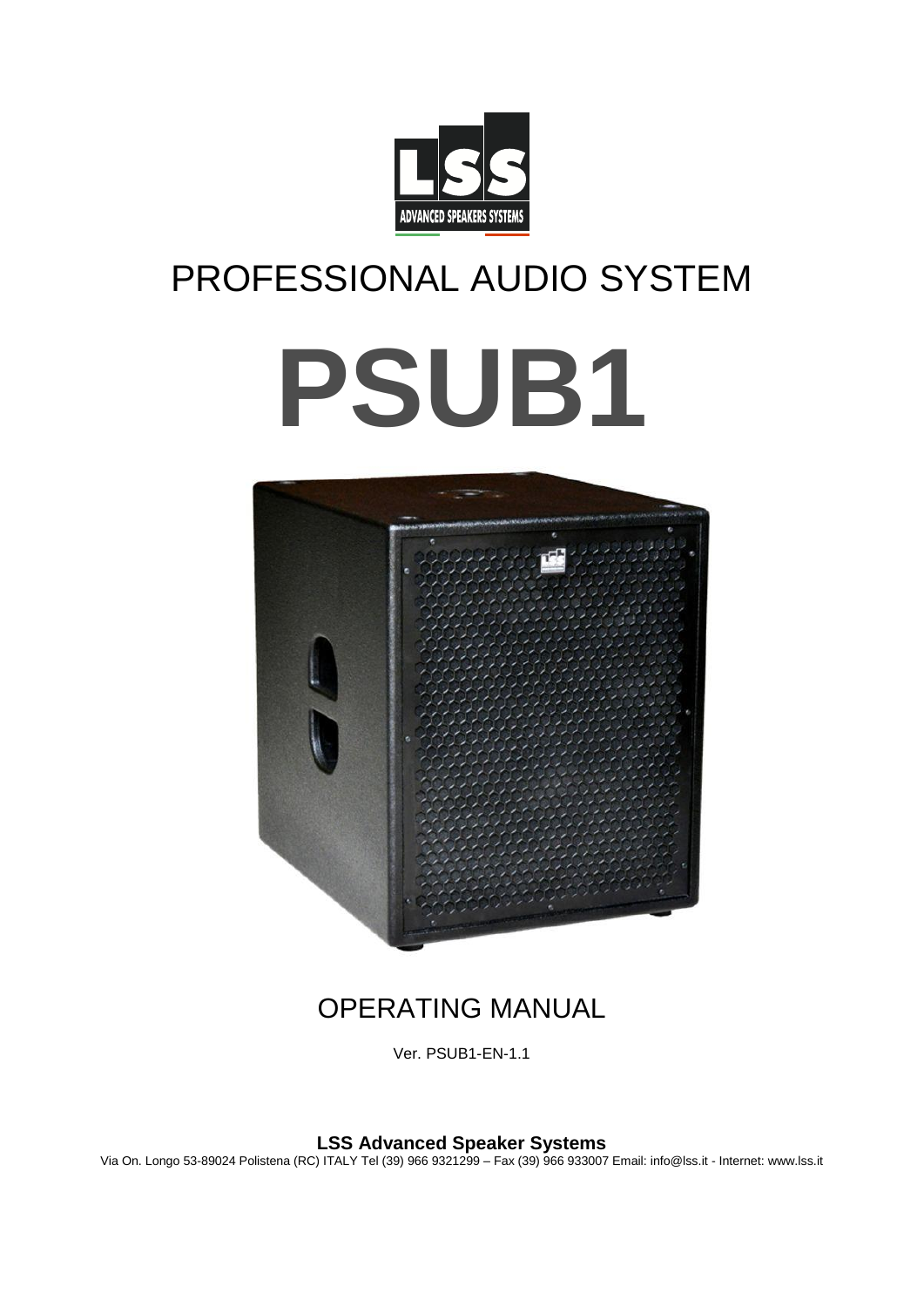#### **NOTICE:**

LSS products are manufactured for use according to proper procedures by a qualified operator and only for the purposes described in this manual. The following conventions are used to indicate and classify precautions in this manual. Always heed the information provided with them. Failure to heed precautions can result in injury to people or damage to property.

#### **© LSS, 2016**

All rights reserved. No part of this publication may be reproduced, stored in a retrieval system, or transmitted, in any form, or by any means, mechanical, electronic, photocopying, recording, or otherwise, without the prior written permission of LSS.

No patent liability is assumed with respect to the use of the information contained herein. Moreover, because LSS is constantly

striving to improve its high-quality products, the information contained in this manual is subject to change without notice. Every precaution has been taken in the preparation of this manual. Nevertheless, LSS assumes no responsibility for errors or omissions. Neither is any liability assumed for damages resulting from the use of the information contained in this publication.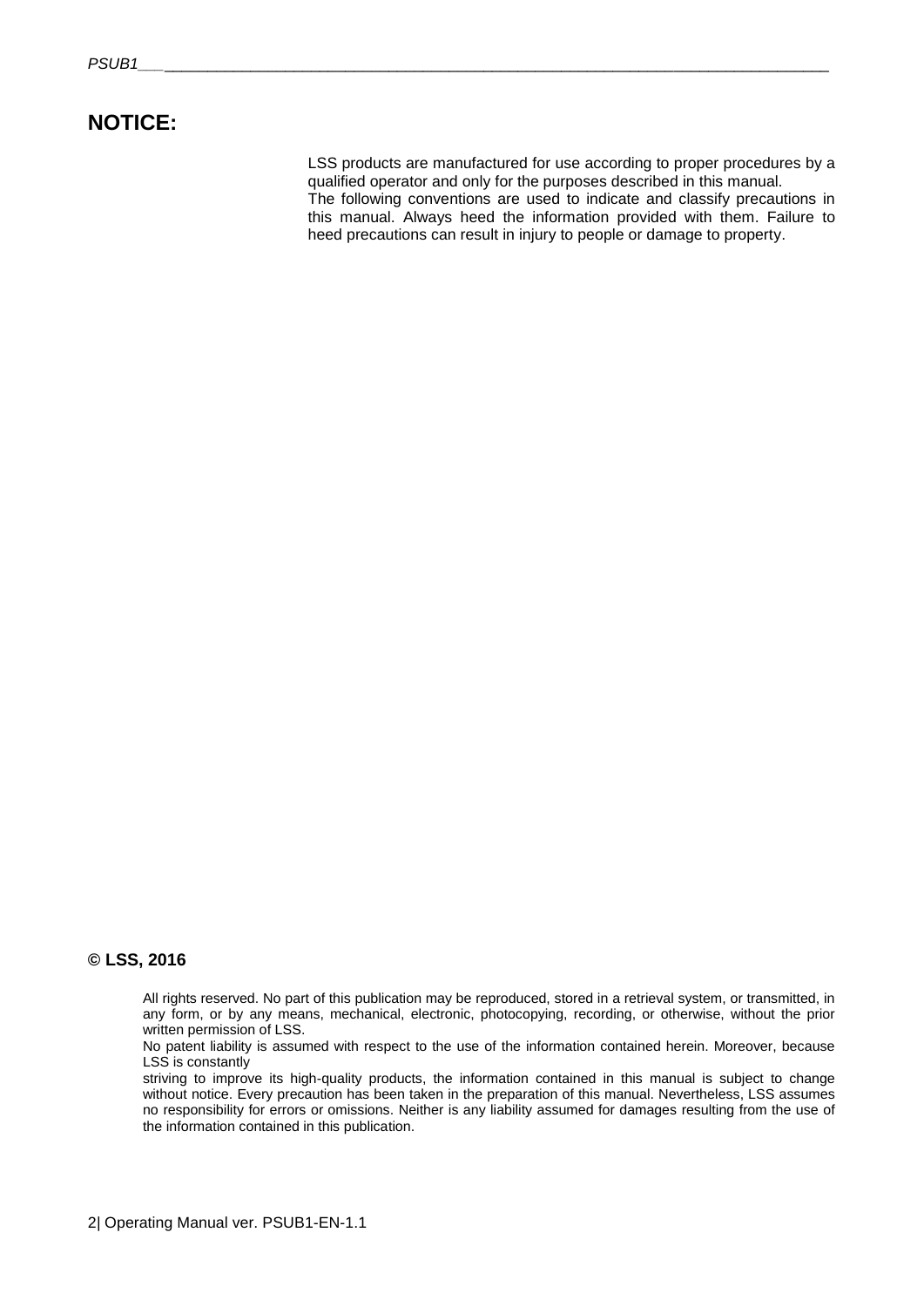

## **SUMMARY**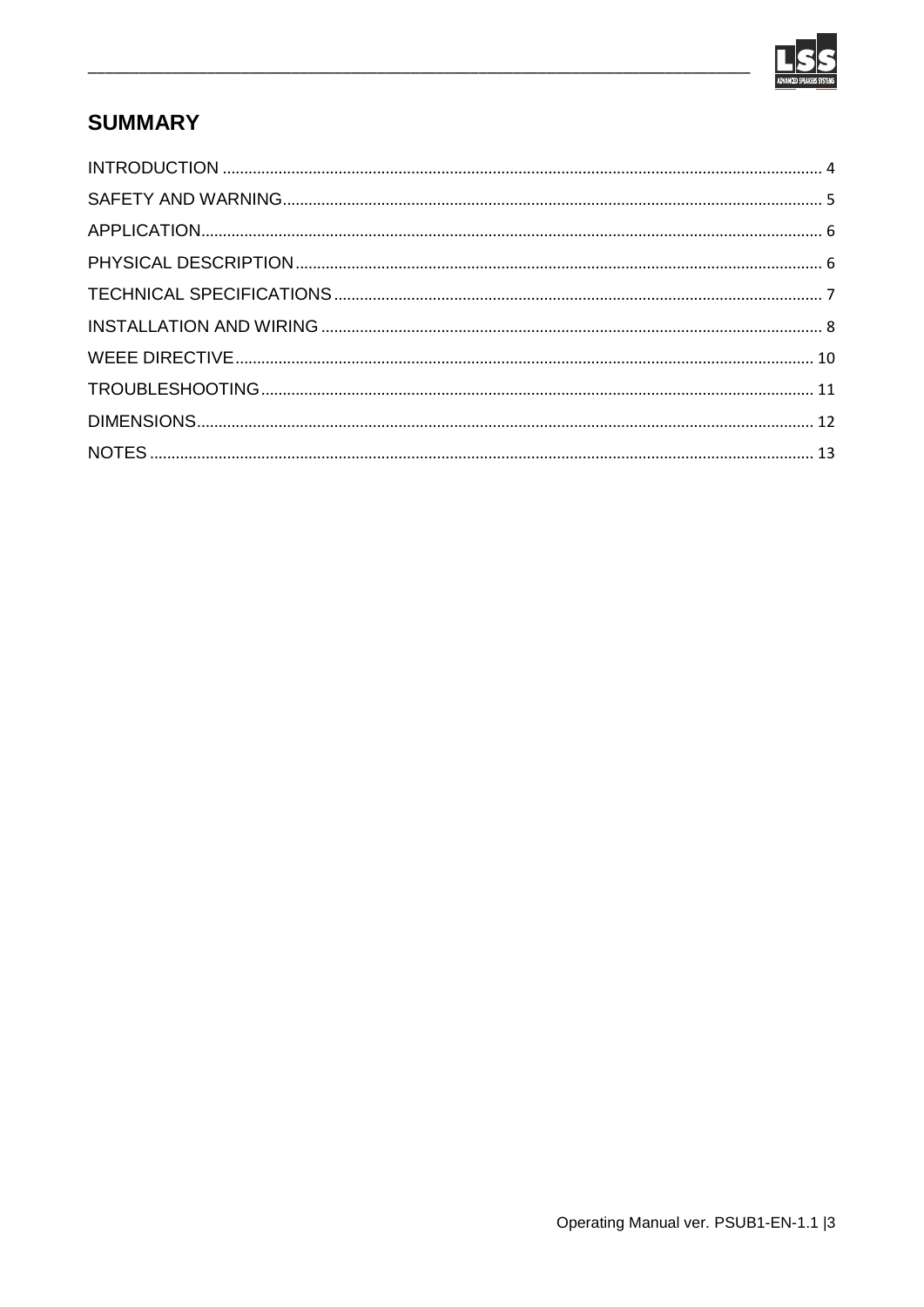### <span id="page-3-0"></span>**INTRODUCTION**

Congratulation on the purchase of your new LSS loudspeaker.

Quality innovation and versatility, this is a summary of the new system developed by LSS for professional sound users.

LSS produces professional audio products – the result of exceptional engineering and meticulous craftsmanship.

This manual is intended for use with LSS loudspeaker. This includes: safety precautions; installation, set-up and operating instruction.

Please read this manual plus any accompanying manual and follow all relevant precautions and instructions. This should allow you to obtain the maximum performance from your new loudspeaker.

Where there are conflicts or overlaps, the information in any accompanying manual supersedes the information in this manual.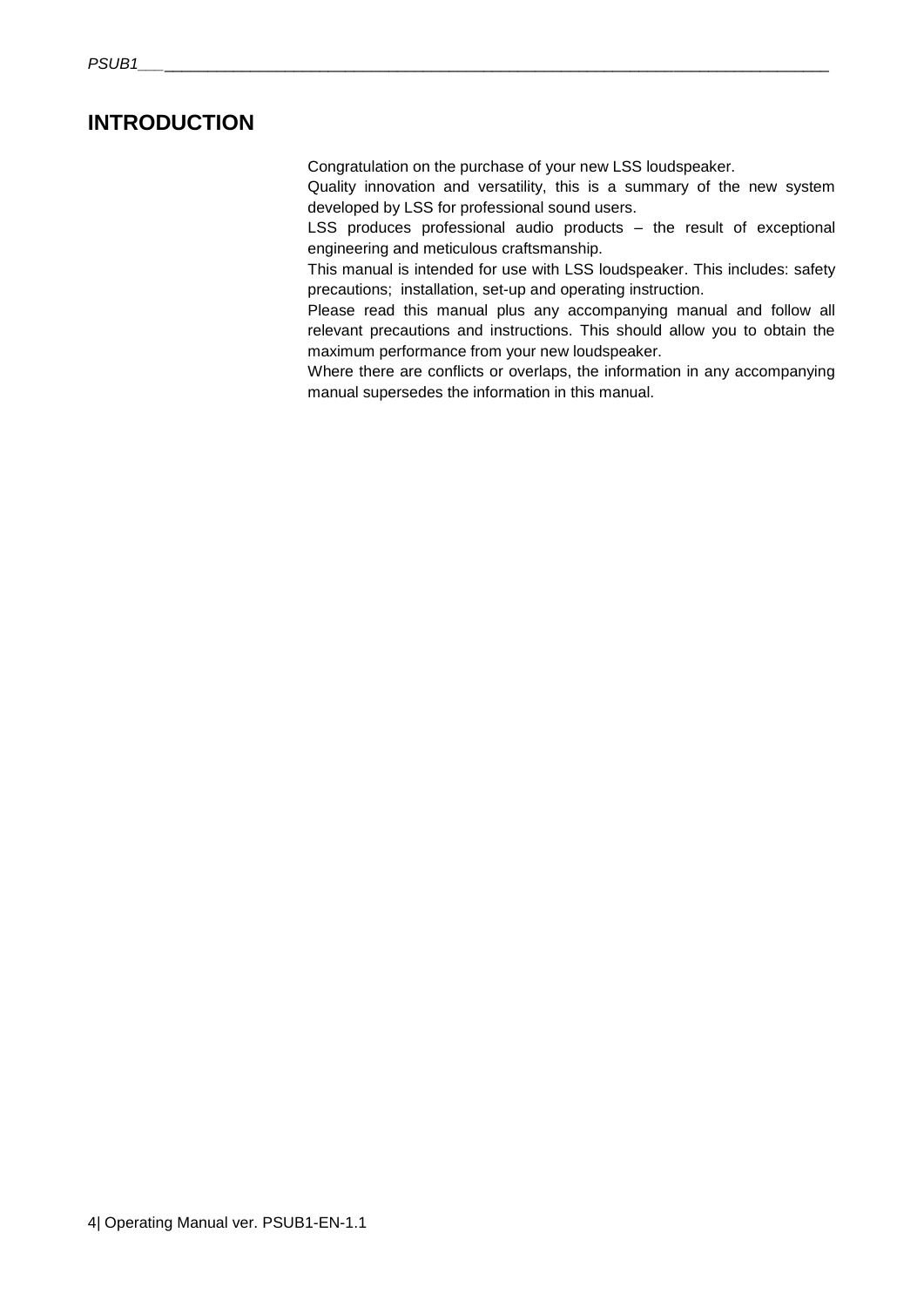

## <span id="page-4-0"></span>**SAFETY AND WARNING**

#### **IMPORTANT! SAFETY WARNING!**

\_\_\_\_\_\_\_\_\_\_\_\_\_\_\_\_\_\_\_\_\_\_\_\_\_\_\_\_\_\_\_\_\_\_\_\_\_\_\_\_\_\_\_\_\_\_\_\_\_\_\_\_\_\_\_\_\_\_\_\_\_\_\_\_\_\_\_\_\_\_\_\_\_\_\_\_\_\_

**In the interest of their own and others' safety and to prevent voiding the warranty, we recommend a careful reading of this section before using the product.**

- This product was designed and manufactured to be used as a speaker system in the context of a typical sound reinforcement system.

The use for any purpose other than these is not provided by the manufacturer and is therefore under the direct responsibility of the user / installer.

- This device complies with class I (must be connected to the outlet with a protective earthing connection).

#### **TO AVOID THE RISK OF FIRE AND / OR ELECTRIC SHOCK\*:**

- Do not expose this system to rain or moisture. Do not expose the apparatus to dripping or splashing water. Do not place objects filled with liquids, such as drinks, on the apparatus.

- Before connecting the system, be sure the mains voltage corresponds to that stated on the product.

- Connect this appliance to a power outlet with earth contact, according to national security force, via a power cable of adequate section ends with a plug or connector that meets the applicable safety regulations.

- The unit is connected to the network even when the power switch is in position '0' (OFF). Before any maintenance, disconnect the power cable from the outlet.

\*Risk of electric shock only for self-powered system.

#### **IMPORTANT! SAFETY PRECAUTIONS!**

Read This First.

Read and heed all warnings and safety instructions in this Manual before using the product.

Failure to follow all precautions can result in equipment damage and / or personal injury.

- 1. Read these instructions.
- 2. Keep these instructions
- 3. Heed all warnings and follow all instructions.
- 4. Use only attachments/accessories specified by the manufacturer.
- 5. Use only with the cart, stand, tripod, bracket, or table specified by the manufacturer, or sold with the apparatus. When a cart is used, use caution when moving the cart/apparatus combination to avoid injury from tip-over.
- 6. Refer all servicing to qualified service personnel. Servicing is required when the apparatus has been damaged in any way, such as power-supply cord or plug is damaged, liquid has been spilled or objects have fallen into the apparatus, the apparatus has been exposed to rain or moisture, does not operate normally, or has been dropped.
- 7. LSS loudspeakers can produce sound levels capable of causing permanent hearing damage from prolonged exposure. The higher the sound level, the less exposure needed to cause such damage

CAUTION: This product is energized as long as it is connected to the AC.

CAUTION: Allow at least six inches of free space all around the amplifier for sufficient ventilation.





TO REDUCE THE RISK OF ELECTRIC SHOCK<br>DO NOT REMOVE COVER (OR BACK)<br>NO USER SERVICEABLE PARTS INSIDE<br>REFER SERVICING TO QUALIFIED SERVICE PERSONNEL TO REDUCE THE RISK OF FIRE OR ELECTRIC SHOCK<br>DO NOT EXPOSE THIS EQUIPMENT TO RAIN OR MOISTURE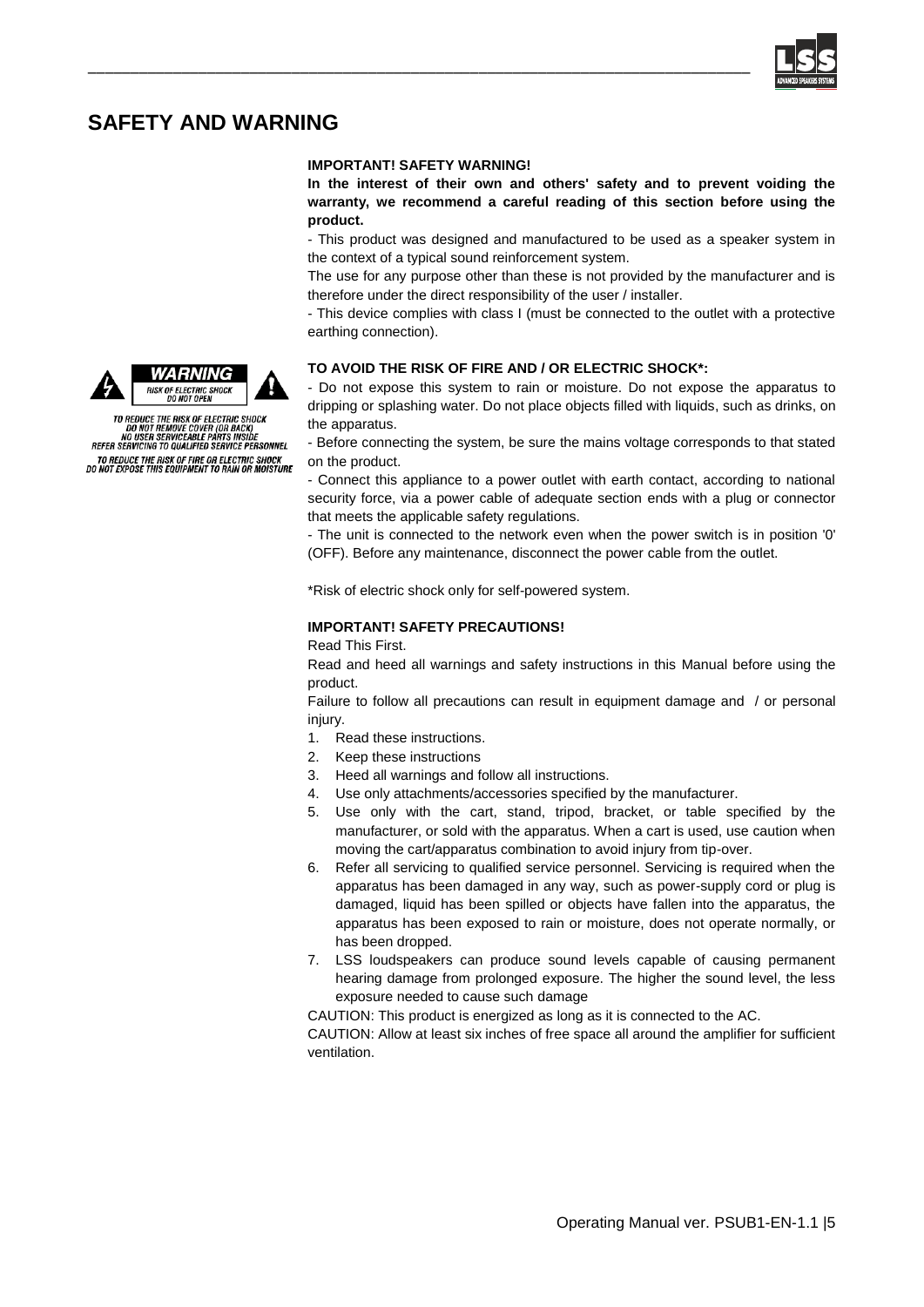## <span id="page-5-0"></span>**APPLICATION**

LSS's PSUB1 loudspeaker is a compact reflex subwoofer system that provides high output, low distortion sound reinforcement. This system was designed for a wide range of professional applications. The 380 mm (15") low frequency woofer with 100 mm (4") voice coil provides higher performance and very high peak output for small concert sound. The PSUB1 powering mode is only passive amplified operation with external digital processor. The PSUB1 is a reflex subwoofer dedicated for portable applications or small fixed installation.

## <span id="page-5-1"></span>**PHYSICAL DESCRIPTION**



- [B] Steel Protection Grid **[G]** Connection Panel
- 
- [D] Woofer [I] Feet
- [E] Enclosure cabinet
- [A] Handles **[F] Pole Mount Holes** [C] Reflex **[H]** Recesses for feet
	-

Materials and construction meet the highest professional standards to ensure maximum reliability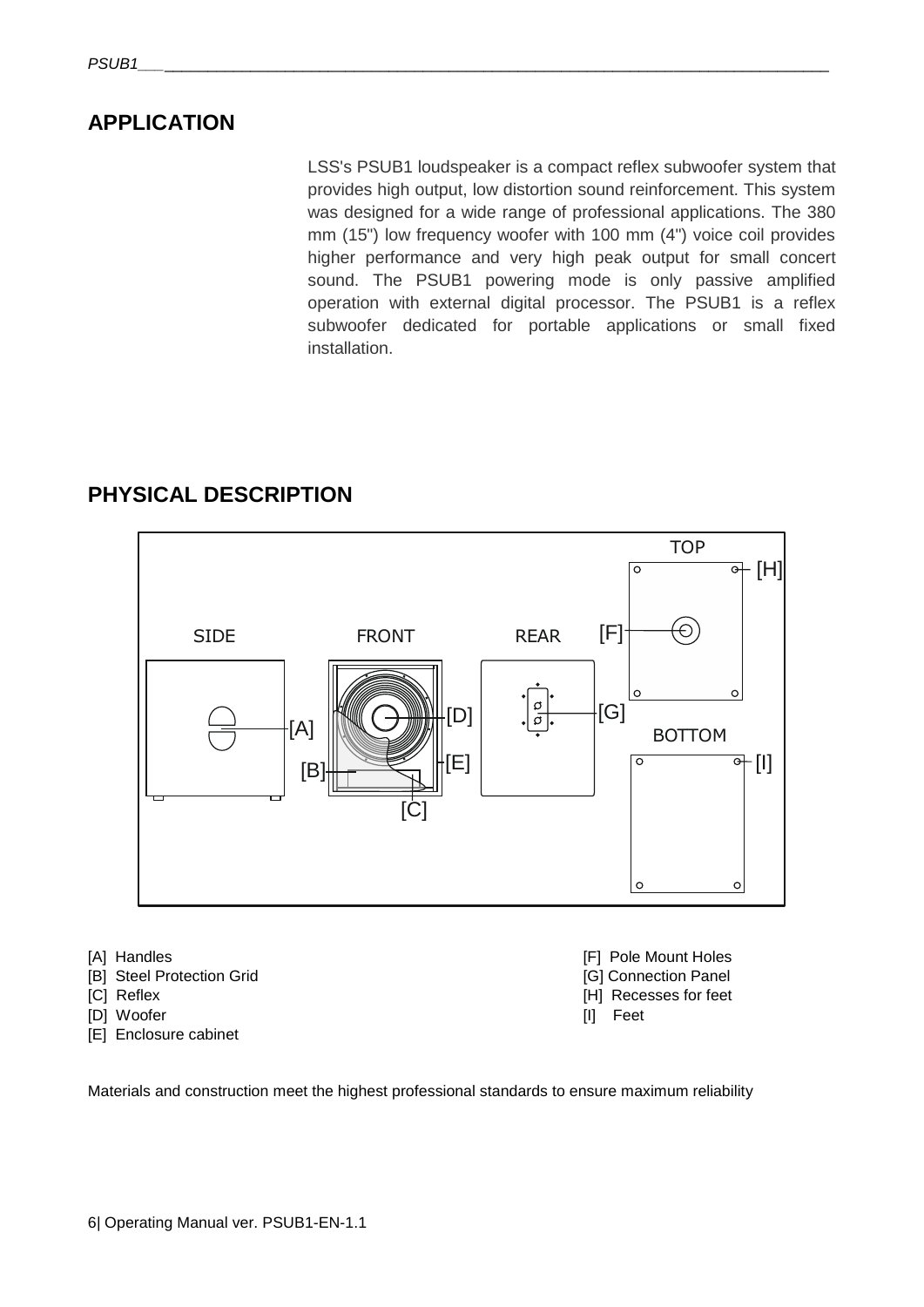

## <span id="page-6-0"></span>**TECHNICAL SPECIFICATIONS**

| <b>PHYSICAL</b>           | Dimensions mm $(\pm 1$ mm)<br>[Inches]    | Height 540 [21.25"]                                    |
|---------------------------|-------------------------------------------|--------------------------------------------------------|
|                           |                                           | Front Width 450 [17.71"]                               |
|                           |                                           | Depth 550 [21.65"]                                     |
|                           | <b>Weight Kilograms</b>                   | Net Weight 35                                          |
|                           |                                           | Shipping Weight 38                                     |
| <b>SYSTEM PERFORMANCE</b> | <b>Frequency Response</b>                 | $±5$ dB 40 Hz ~ 150 Hz                                 |
|                           |                                           | $-10$ dB 35 Hz                                         |
|                           | Sensitivity (1 Watt @ 1 m)                | LF Range Passive 97 dB                                 |
|                           | <b>Max SPL Calculated</b>                 | 128dB                                                  |
|                           | (Power AES)<br>[PEAK]                     | [135 dB]                                               |
|                           | Nominal Input Impedance $(\Omega)$        | LF Range Passive 8 $\Omega$                            |
|                           | <b>Power Handling (Watt cont.</b><br>AES) | LF Range Passive 1200 W                                |
|                           | Peak Power (W)                            | 7000 W                                                 |
|                           | Nominal Dispersion (@-6 dB)               | 360°, varies with number of<br>units and configuration |
| <b>MECHANYCAL</b>         | <b>Enclosure material</b>                 | Birch Plywood of 18 mm [0.71                           |
|                           |                                           | inches]                                                |
|                           | <b>Finish</b>                             | Texture poliurethanic black<br>paint                   |
|                           | Grille                                    | Powder coated perforated steel<br>with anti-dust foam  |
|                           | <b>Connectors</b>                         | 2 Neutrik NL4 Speakon                                  |

\_\_\_\_\_\_\_\_\_\_\_\_\_\_\_\_\_\_\_\_\_\_\_\_\_\_\_\_\_\_\_\_\_\_\_\_\_\_\_\_\_\_\_\_\_\_\_\_\_\_\_\_\_\_\_\_\_\_\_\_\_\_\_\_\_\_\_\_\_\_\_\_\_\_\_\_\_\_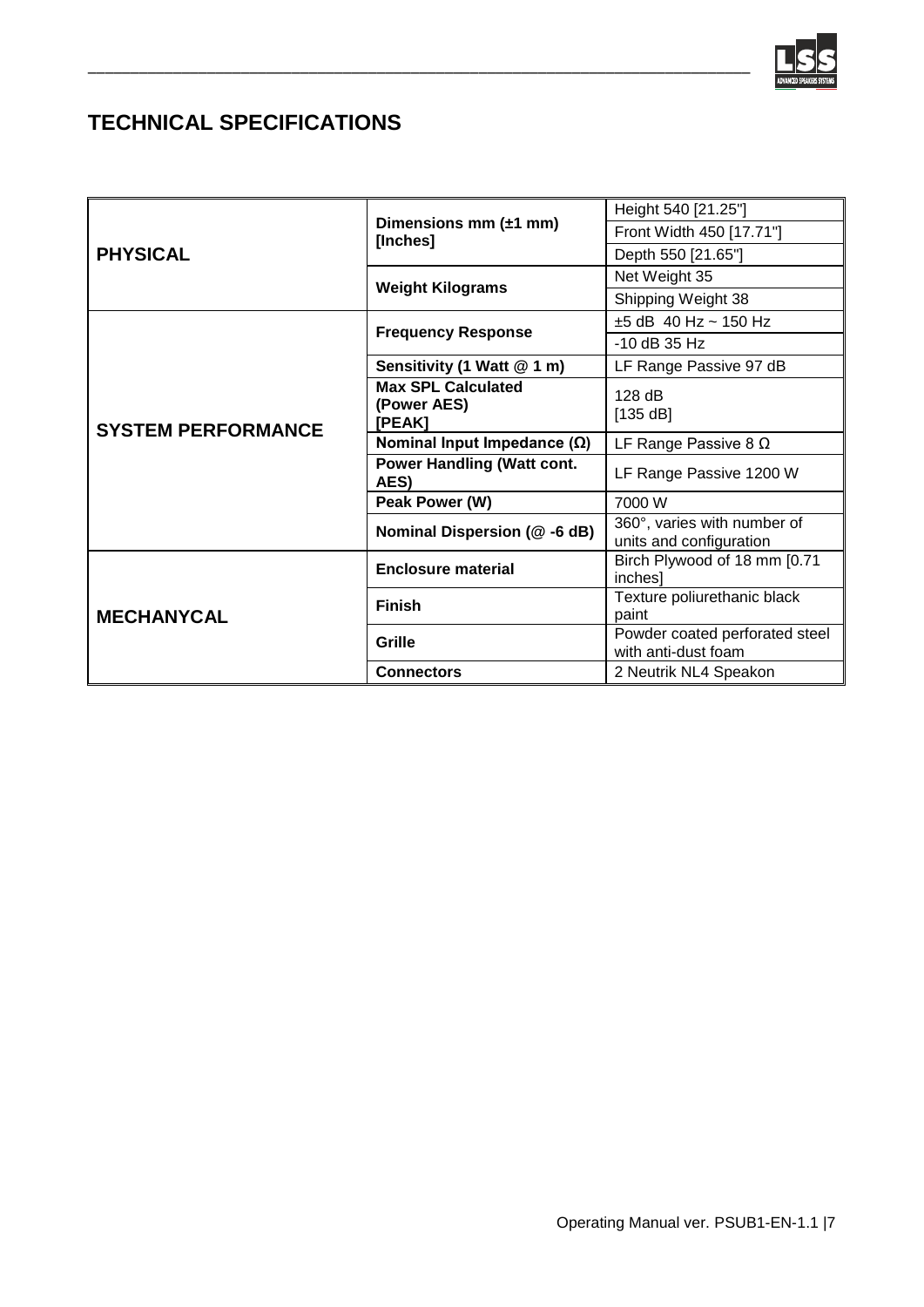## <span id="page-7-0"></span>**INSTALLATION AND WIRING**

PSUB1 must be installed on the floor.



It is possible to install more PSUB1 in stack configuration making fit Top Sub's feet in bottom sub's recesses

On the top and side of PSUB1 there is a plate for fixation of a pole, it can be used to install another speaker.





Choose a safe mounting location, so as to prevent the cables can be stepped on or create tripping hazards.

Before making connections between mixer and speakers, make sure the mixer volume is turned down.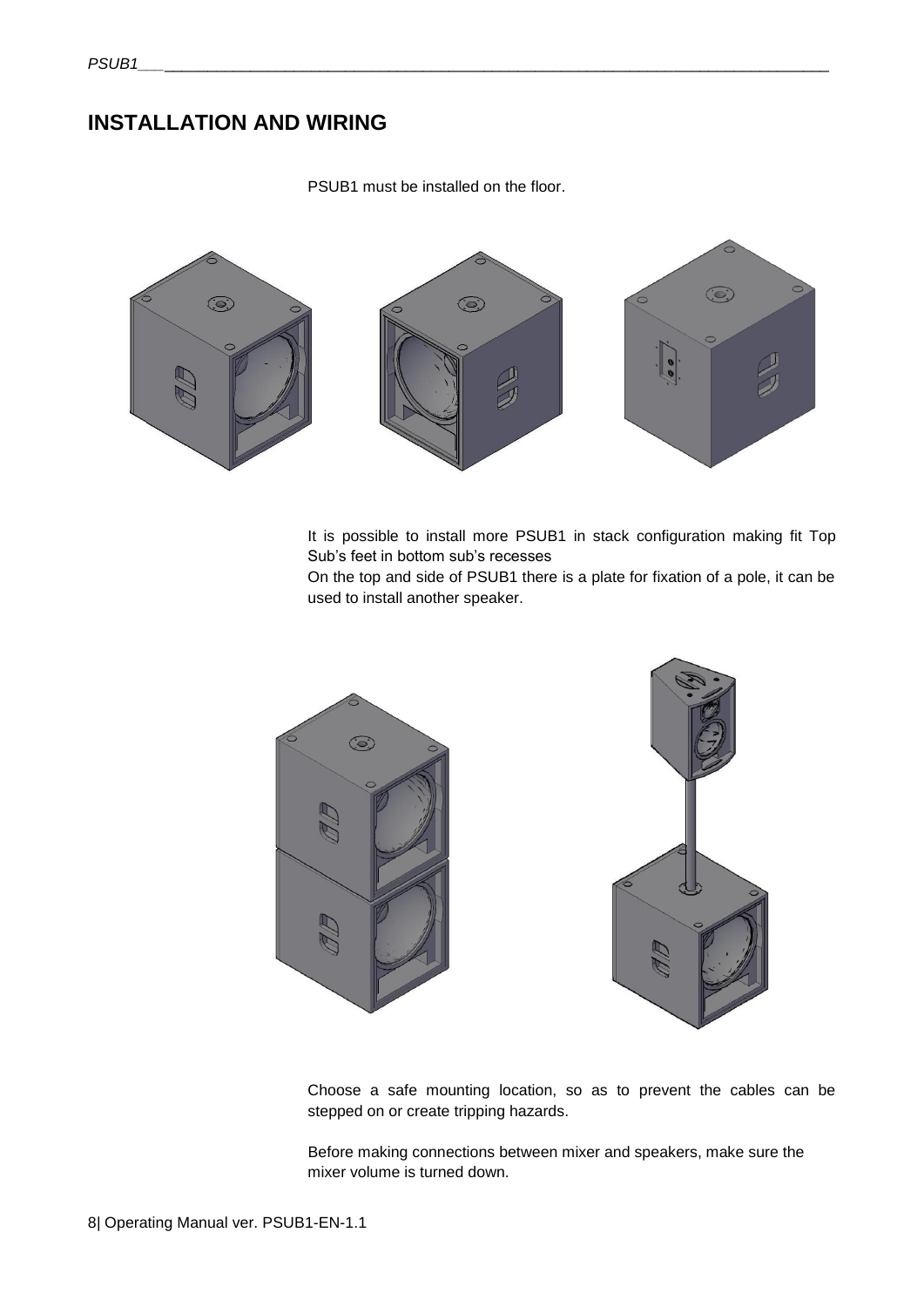

In the connection panel there are two Speakon NL4 connectors referred as 'IN' and 'OUT'.

IN is the input connector and must be connected to the amplifier, 'OUT' is a LINK OUT and can be connected to other systems.

Channel 2 has been linked from In to the out.

\_\_\_\_\_\_\_\_\_\_\_\_\_\_\_\_\_\_\_\_\_\_\_\_\_\_\_\_\_\_\_\_\_\_\_\_\_\_\_\_\_\_\_\_\_\_\_\_\_\_\_\_\_\_\_\_\_\_\_\_\_\_\_\_\_\_\_\_\_\_\_\_\_\_\_\_\_\_

Recommended configuration using multiple speakers is represented below:



You can now use the system



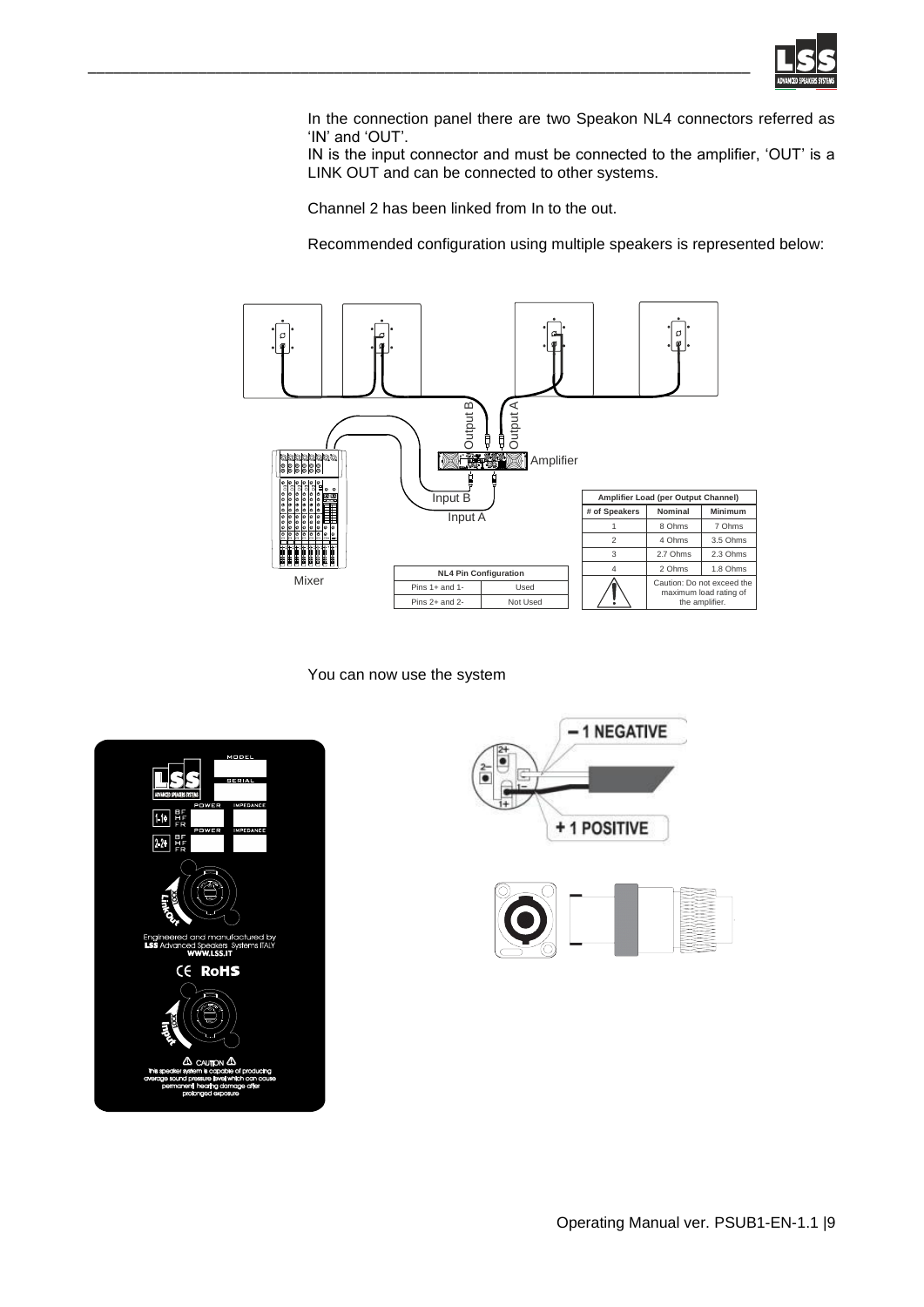## <span id="page-9-0"></span>**WEEE DIRECTIVE**

#### **WEEE Directive**

#### **Warning!**

The product is marked with this symbol which indicates not to discard electrical and electronic equipment via the normal procedure for disposal of household waste. For these products there is a diverse collection system in accordance with legislation that requires proper treatment, recovery and recycling of used products. For more information please contact the appropriate local authority.

The black bar underneath indicates that the product was placed on the market after 13 August 2005.

#### **INFORMATION FOR PROPER DISPOSAL**

#### **For home users**

#### **In the European Union**

Warning: To dispose of this equipment, do not use the ordinary dust bin!

The electrical and electronic equipment must be treated separately and in accordance with legislation that requires proper treatment, recovery and recycling of used products. Following the implementation by member states, private households within the EU can give free electrical and electronic equipment to designated collection facilities \*.

In some countries (\*), your local retailer may withdraw the old product for free if you purchase a new one of similar type.

\* For more information please contact the appropriate local authority.

**In countries outside the EU**: please contact your local authorities and ask for the correct method of disposal.

**In Switzerland**: Used electrical or electronic equipment can be returned free of charge to the dealer, even if you do not purchase a new product.

Further collection facilities are listed on the homepage or [www.swico.ch.](http://www.swico.ch/) [www.sens.ch.](http://www.sens.ch/) 

#### **For professional users**

#### **In the European Union**

Warning: If the product is used for business purposes, the following steps to delete it:

contact your LSS dealer for information about the product recall.

Might be charged for the costs of collection and recycling. Small products (and amounts) might be taken back by your local collection facilities.

**In Spain:** contact the established collection system or the local authority for collection of used products.

**In countries outside the EU**: please contact your local authorities and ask for the correct method of disposal.

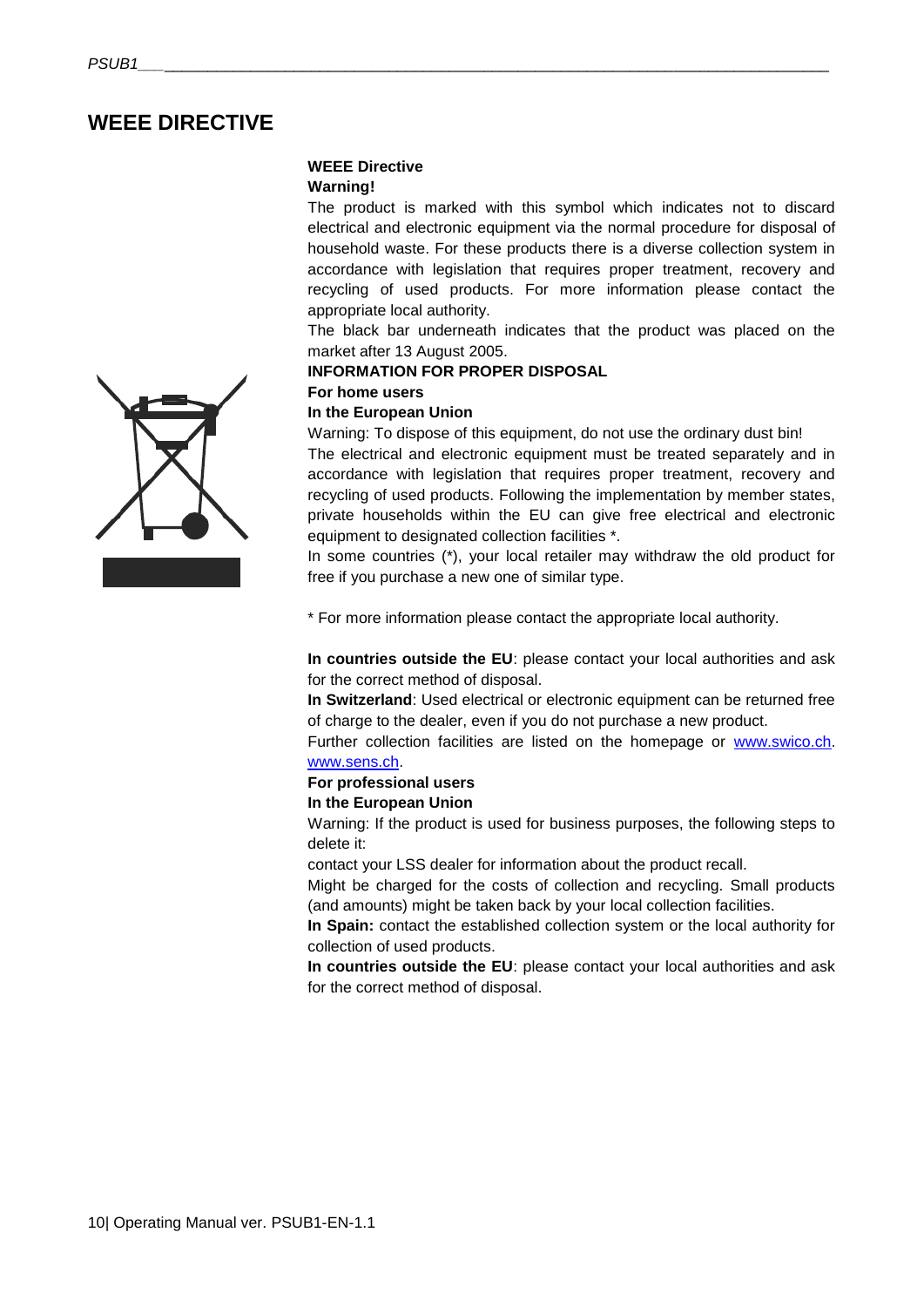

## <span id="page-10-0"></span>**TROUBLESHOOTING**

| Problem                                                                                             | Possible cause (s)                                    | <b>Action</b>                                                                                                                                                                                                                                                                                                                                                                                                                                                                                                                                                                                                                                  |  |
|-----------------------------------------------------------------------------------------------------|-------------------------------------------------------|------------------------------------------------------------------------------------------------------------------------------------------------------------------------------------------------------------------------------------------------------------------------------------------------------------------------------------------------------------------------------------------------------------------------------------------------------------------------------------------------------------------------------------------------------------------------------------------------------------------------------------------------|--|
| 1. No Sound                                                                                         | Amplifier                                             | Connect a known working test speaker to the amplifier outputs. If<br>there is no sound, check that all the electronics are on, the signal<br>routing is correct, the source is active, the volume is turned up,<br>and so on. Correct/repair/replace as necessary. If there is sound,<br>the problem is in the wiring.                                                                                                                                                                                                                                                                                                                         |  |
|                                                                                                     | Wiring                                                | Verify that you have connected the correct wire pairs to the<br>amplifier. Play something at low level through the amplifier (for<br>example, from a CD player or tuner). Connect the test speaker in<br>parallel with the malfunctioning line. If the sound level has gone<br>or is very weak, the line has a short in it (possibly a severe<br>scrape, pinch, or staple puncture). If the sound level is normal,<br>the wire is open (possibly a cut wire or a missed connection).<br>Using the test speaker, move down the line and test each<br>connection/junction until you find the problem and correct it.<br>Observe proper polarity. |  |
| 2. Poor Low<br>Frequency<br>Response                                                                | Speakers wired out-<br>of-polarity                    | When two speakers are connected out of polarity, the low<br>frequencies will cancel each other acoustically. Carefully observe<br>the wire markings or tracers on your speaker wires. Verify that<br>the amplifier $(+)$ terminal is connected to pin 1+ of the NL4<br>connector and the amplifier (-) terminal is connected to pin 1- of<br>the NL4 connector.                                                                                                                                                                                                                                                                                |  |
| 3. Intermittent<br>output such as<br>crackling or<br>distortion                                     | <b>Faulty Connection</b>                              | Check all connections at amplifier and speakers to ensure they<br>are all clean and tight. If the problem persists, it may be in the<br>amplifier or wiring. See Problem 1 above.                                                                                                                                                                                                                                                                                                                                                                                                                                                              |  |
| 4. Constant<br>noise such as<br>buzzing,<br>hissing,<br>humming                                     | Defective amplifier or<br>other electronic<br>Devices | If the noise is present but no program material is playing, the<br>likely cause is the signal chain in the electronics. Evaluate each<br>component as necessary to isolate the problem.                                                                                                                                                                                                                                                                                                                                                                                                                                                        |  |
|                                                                                                     | Poor system<br>grounding or ground<br>loop            | Check and correct the system grounding, as required.                                                                                                                                                                                                                                                                                                                                                                                                                                                                                                                                                                                           |  |
| If these suggestions do not solve your problem, contact your nearest LSS dealer or LSS distributor. |                                                       |                                                                                                                                                                                                                                                                                                                                                                                                                                                                                                                                                                                                                                                |  |

\_\_\_\_\_\_\_\_\_\_\_\_\_\_\_\_\_\_\_\_\_\_\_\_\_\_\_\_\_\_\_\_\_\_\_\_\_\_\_\_\_\_\_\_\_\_\_\_\_\_\_\_\_\_\_\_\_\_\_\_\_\_\_\_\_\_\_\_\_\_\_\_\_\_\_\_\_\_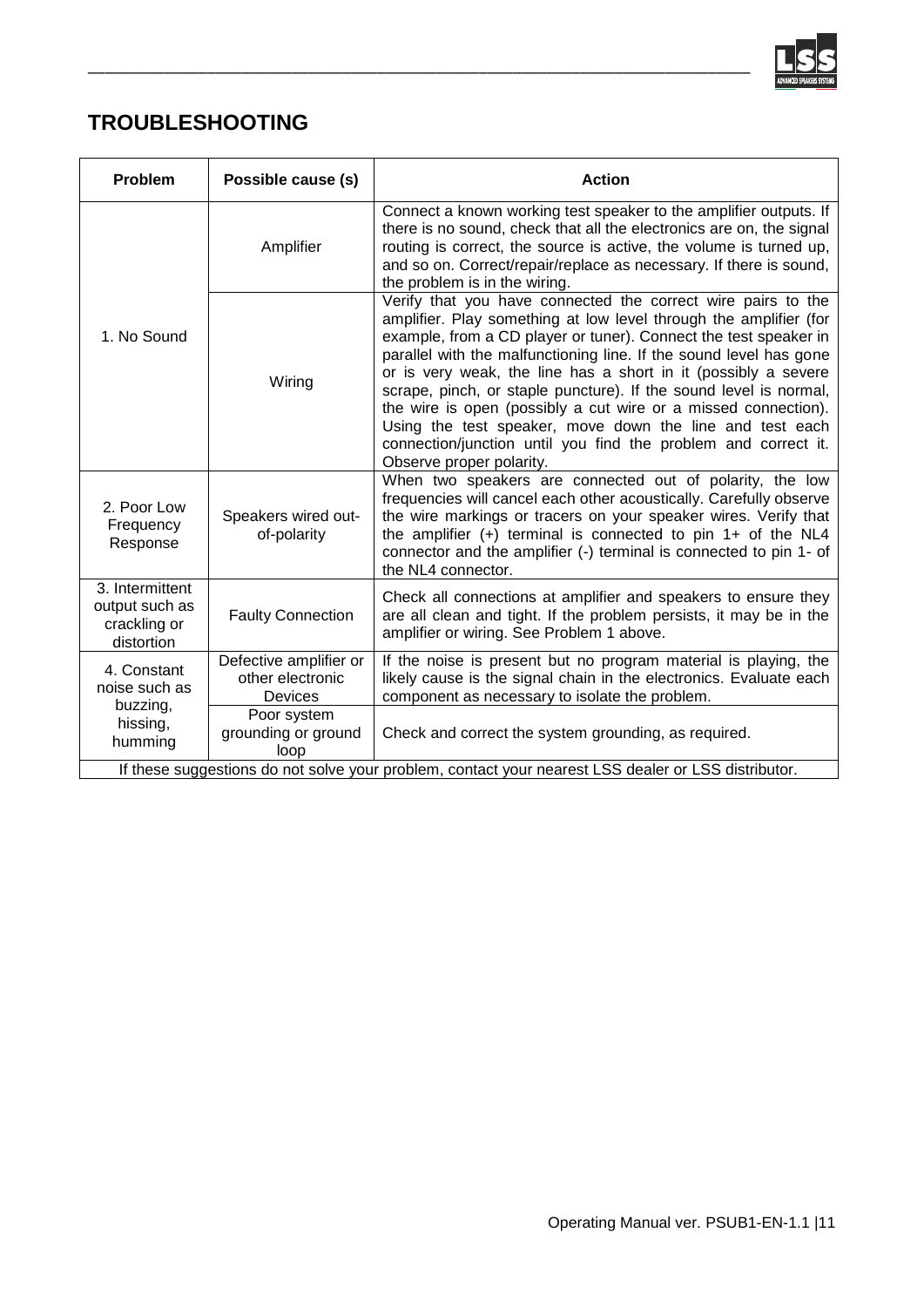## <span id="page-11-0"></span>**DIMENSIONS**

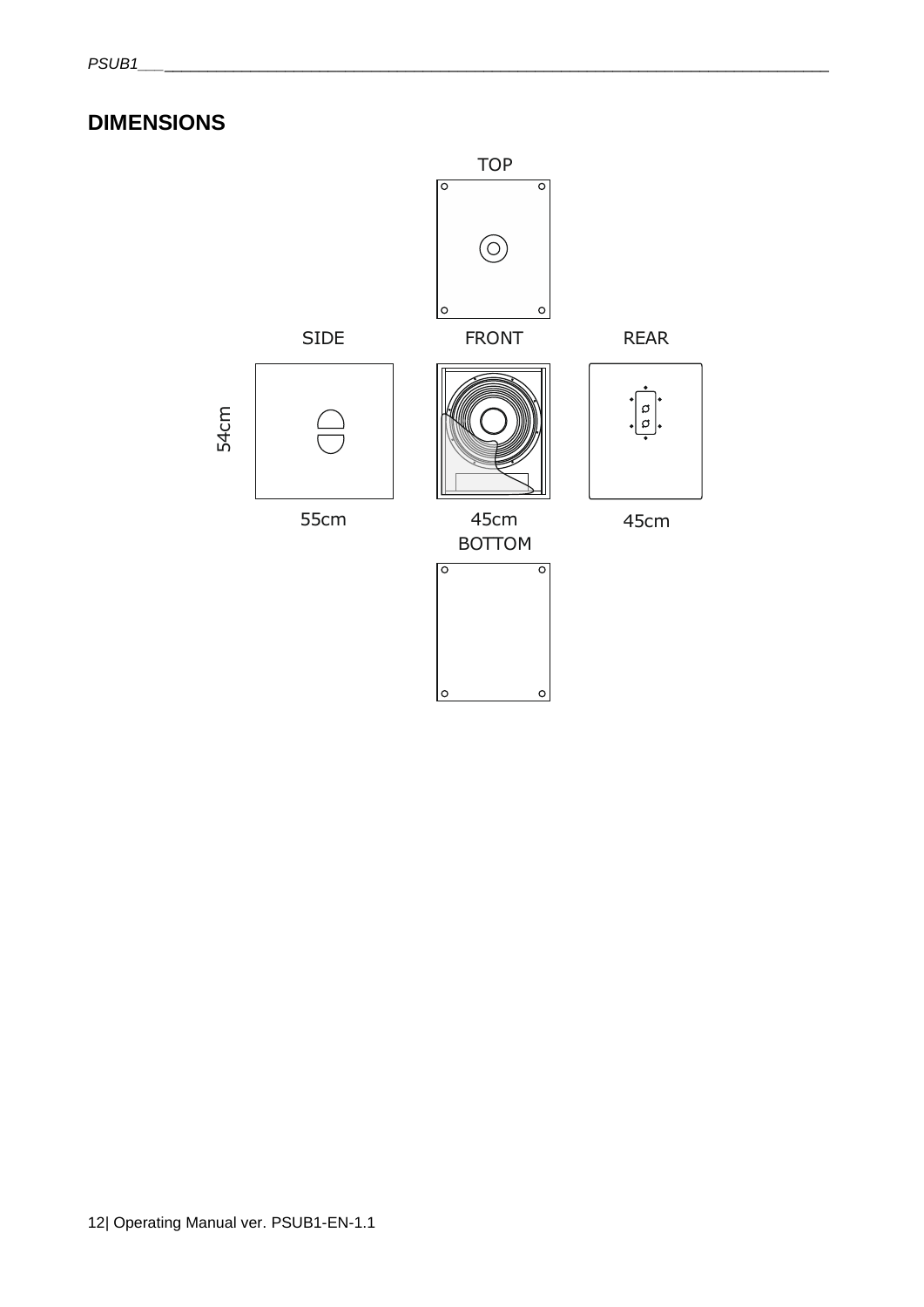

## <span id="page-12-0"></span>**NOTES**